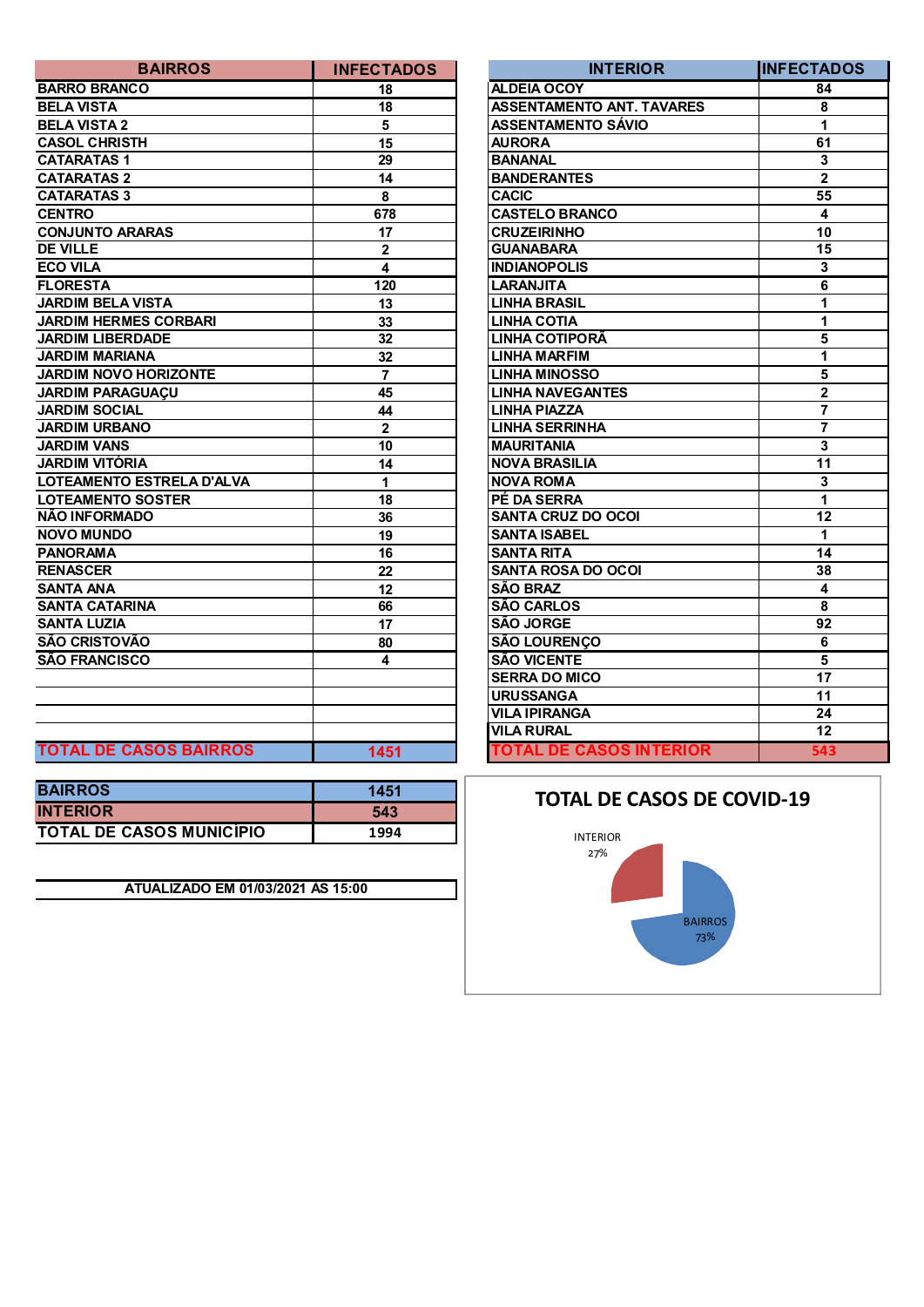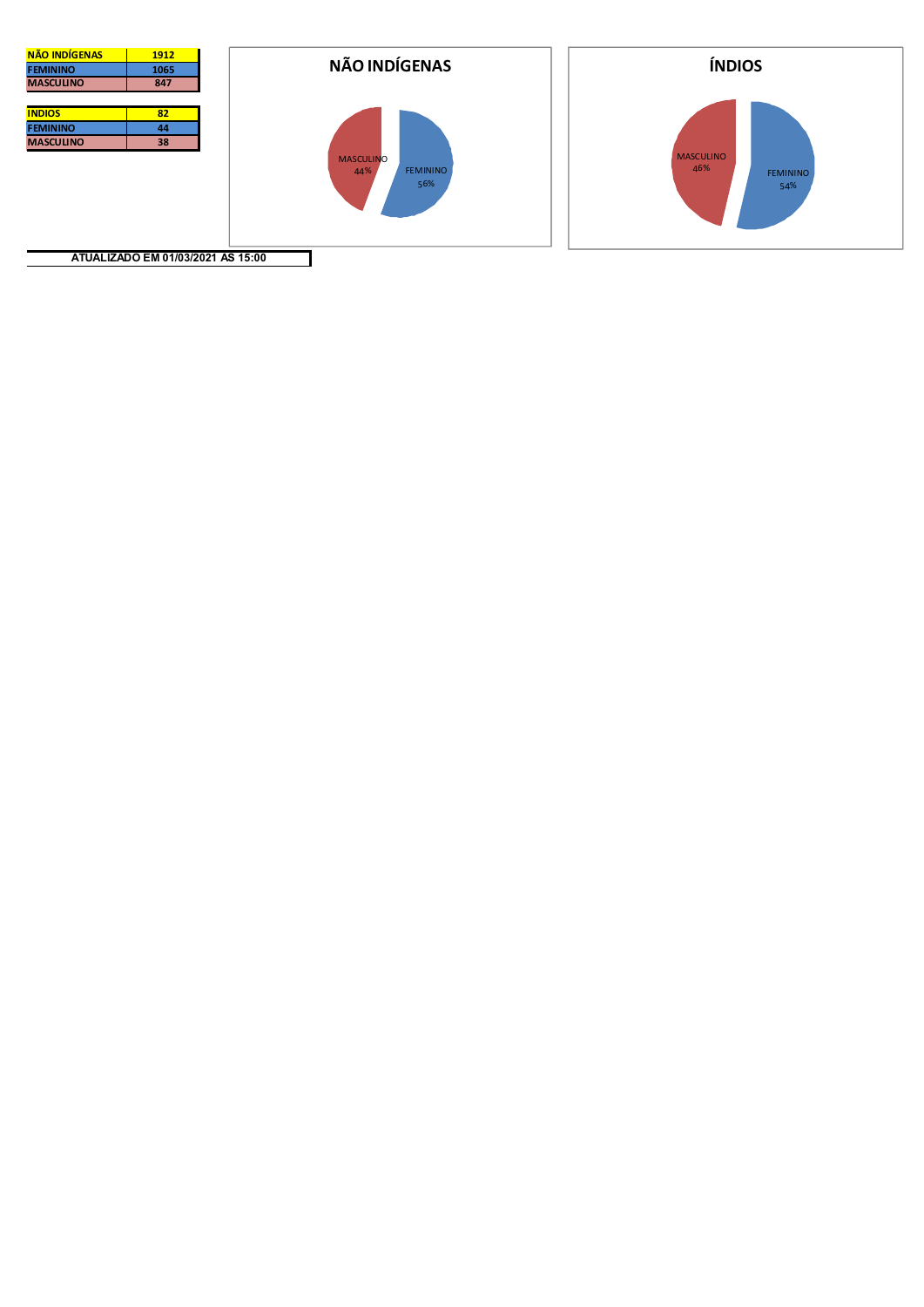| <b>CONFIRMADOS POR FAIXA</b><br>. ETÁRIA | <b>ANOS</b><br>$0 - 91$ | ιMΩ  | <b>ANOS</b><br>$20 - 29$ | 30-39 ANOS | <b>40-49 ANOS</b> | $50 -$<br>59 ANOS | <b>60-69 ANOS</b> | 70-79 ANOS | 80 A MAIS | <b>TOTA</b> |
|------------------------------------------|-------------------------|------|--------------------------|------------|-------------------|-------------------|-------------------|------------|-----------|-------------|
| NÃO INDÍGENAS                            | 30                      | سوري |                          | 386        | 200<br>ວວເ        | 304               | 180               | 104        | .,        | 1917        |
| <b>INDIOS</b>                            |                         |      |                          |            |                   |                   |                   |            |           | 82          |

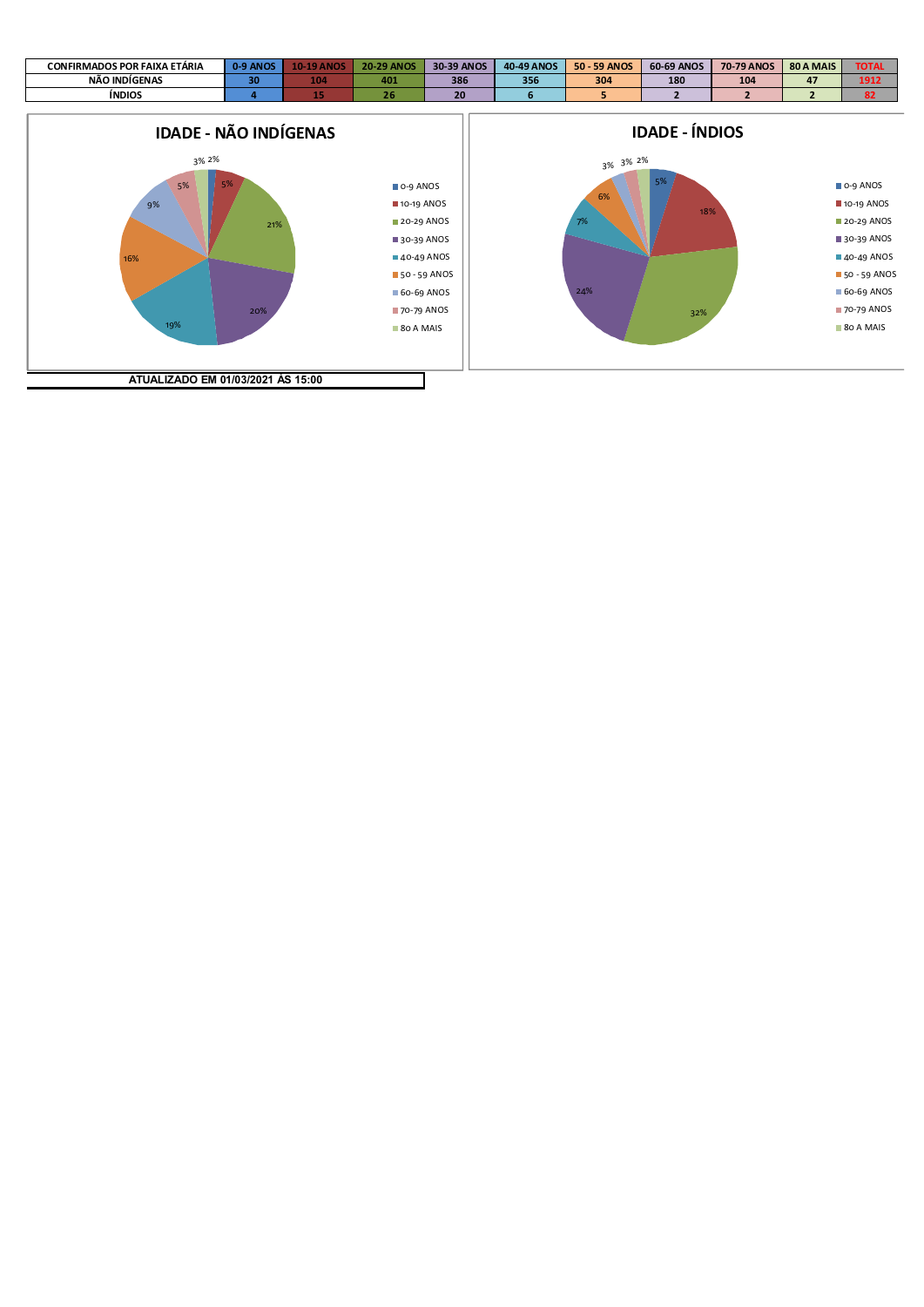|                | <b>SEXO</b>                       | <b>IDADE</b>    | <b>MORBIDADES</b>                                                                |
|----------------|-----------------------------------|-----------------|----------------------------------------------------------------------------------|
| $\mathbf{1}$   | <b>HOMEM</b>                      | 59 ANOS         | <b>SEM MORBIDADE</b>                                                             |
| $\mathbf{z}$   | <b>HOMEM</b>                      | <b>105 ANOS</b> | <b>SEM MORBIDADE</b>                                                             |
| 3              | <b>MULHER</b>                     | 83 ANOS         | HIPERTENSÃO, DIABETES, DOENÇA CARDIOVASCULAR                                     |
| 4              | <b>MULHER</b>                     | 68 ANOS         | DOENÇA CARDIOVASCULAR, HIPERTENSÃO, DIABETES, DOENÇA RENAL, OBESIDADE, TABAGISMO |
| 5.             | <b>HOMEM</b>                      | 82 ANOS         | NÃO INFORMADO                                                                    |
| 6              | <b>MULHER</b>                     | 59 ANOS         | DOENÇA CARDIOVASCULAR, HEPÁTICA, HIPERTENSÃO, DIABETES.                          |
| $\overline{ }$ | <b>MULHER</b>                     | 91 ANOS         | <b>HIPERTENSÃO</b>                                                               |
| 8              | <b>MULHER</b>                     | <b>78 ANOS</b>  | HIPERTENSÃO, OBESIDADE                                                           |
| 9              | <b>HOMEM</b>                      | 81 ANOS         | DOENÇA CARDIOVASCULAR, HIPERTENSÃO, DIABETES, OBESIDADE                          |
| 10             | <b>MULHER</b>                     | <b>76 ANOS</b>  | <b>HIPERTENSÃO, DIABETES</b>                                                     |
| 11             | <b>HOMEM</b>                      | 88 ANOS         | DOENÇA PULMONAR, DIABETES                                                        |
| 12             | <b>HOMEM</b>                      | <b>70 ANOS</b>  | <b>HIPERTENSÃO</b>                                                               |
| 13             | <b>HOMEM</b>                      | <b>78 ANOS</b>  | <b>HIPERTENSÃO</b>                                                               |
| 14             | <b>MULHER</b>                     | 85 ANOS         | NÃO INFORMADO                                                                    |
| 15             | <b>MULHER</b>                     | 68 ANOS         | HIPERTENSÃO, DIABETES                                                            |
| 16             | <b>MULHER</b>                     | 85 ANOS         | <b>DOENCA NEUROLÓGICA</b>                                                        |
| 17             | <b>MULHER</b>                     | 93 ANOS         | DOENCA CARDIOVASCULAR, OBESIDADE                                                 |
| 18             | <b>HOMEM</b>                      | 75 ANOS         | <b>OBESIDADE</b>                                                                 |
| 19             | <b>HOMEM</b>                      | 85 ANOS         | NÃO INFORMADO                                                                    |
| 20             | <b>MULHER</b>                     | 86 ANOS         | NÃO INFORMADO                                                                    |
| 21             | <b>HOMEM</b>                      | 75 ANOS         | <b>SEM MORBIDADE</b>                                                             |
| 22             | <b>HOMEM</b>                      | 79 ANOS         | <b>DOENCA CARDIOVASCULAR</b>                                                     |
| 23             | <b>HOMEM</b>                      | <b>76 ANOS</b>  | DOENÇA CARDIOVASCULAR, HIPERTENSÃO E DIABETES                                    |
| 24             | <b>HOMEM</b>                      | 72 ANOS         | NEOPLASIA, HIPERTENSÃO, DIABETES                                                 |
| 25             | <b>MULHER</b>                     | 88 ANOS         | HIPERTENSÃO, DOENÇA PULMORAR, DOENÇA NEUROLÓGICA, TABAGISMO                      |
| 26             | <b>MULHER</b>                     | 59 ANOS         | NÃO INFORMADO                                                                    |
| 27             | <b>MULHER</b>                     | 80 ANOS         | DOENÇA CARDIOVASCULAR, HIPERTENSÃO                                               |
| 28             | <b>MULHER</b>                     | 57 ANOS         | NÃO INFORMADO                                                                    |
| 29             | <b>HOMEM</b>                      | <b>50 ANOS</b>  | <b>SEM MORBIDADE</b>                                                             |
| 30             | <b>HOMEM</b>                      | 65 ANOS         | NÃO INFORMADO                                                                    |
|                |                                   |                 |                                                                                  |
|                | ATUALIZADO EM 01/03/2021 ÀS 15:00 |                 |                                                                                  |